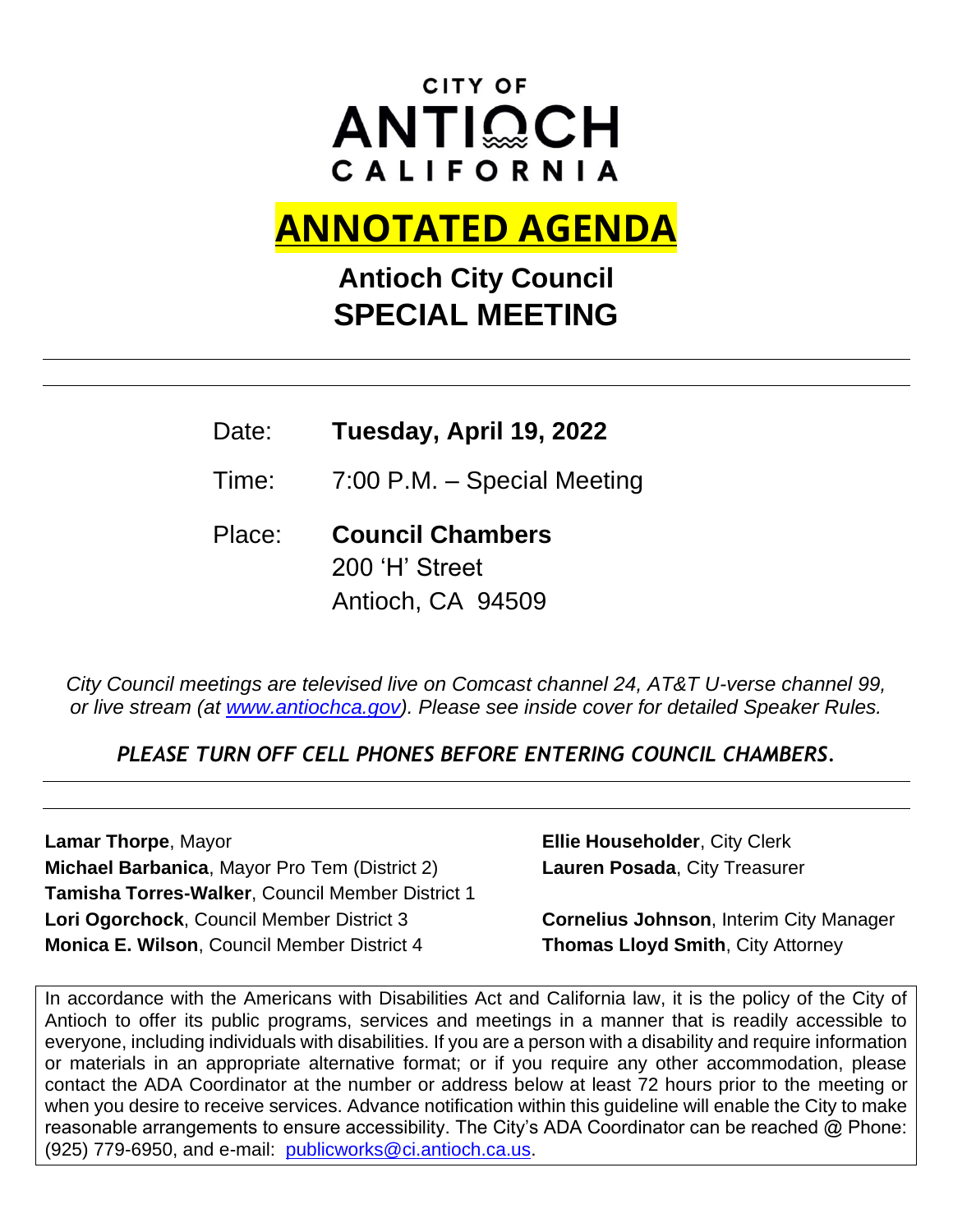# **CITY OF** ANTIQCH CALIFORNIA

## **CALL OF SPECIAL MEETING**

Antioch City Council Special Meeting

Pursuant to Government Code section 54956, I hereby call a Special Meeting/Study Session of the Antioch City Council. Said meeting shall be held on the following date, time and place:

**DATE:** Tuesday, April 19, 2022

- **TIME:** 7:00 P.M. Special Meeting
- **PLACE:** Council Chambers 200 'H' Street [A](http://www.antiochca.gov/)ntioch, CA 94509

The only items of business to be considered at such Special Meeting shall be set forth on the Special Meeting Agenda.

Dated: April 14, 2022

**\_\_\_\_\_\_\_\_\_\_\_\_\_\_\_\_\_\_\_\_\_\_\_\_\_\_\_\_\_\_**

LAMAR THORPE, Mayor City of Antioch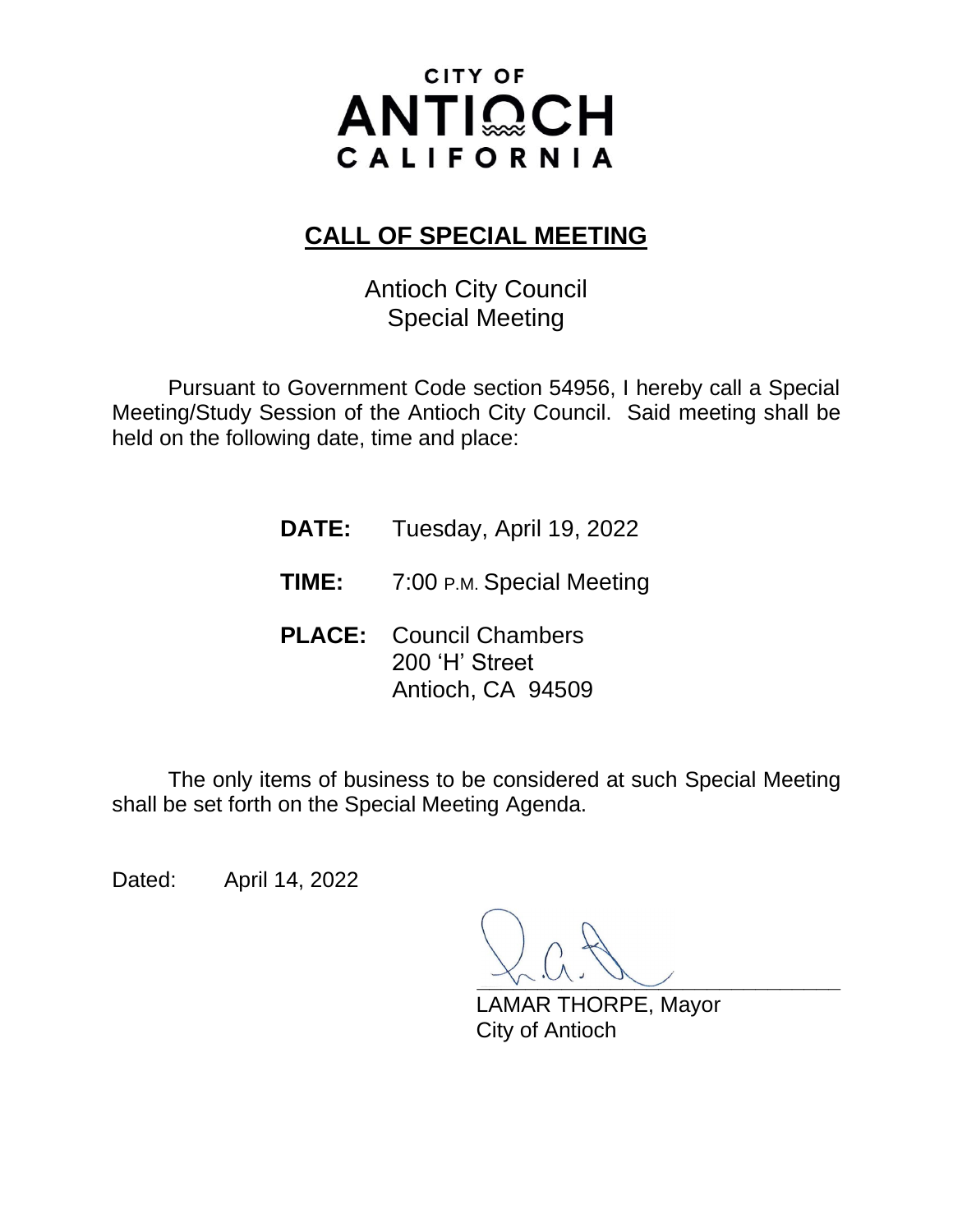#### **Notice of Opportunity to Address Council**

The public has the opportunity to address the Council on each agenda item. To address the Council, fill out a Speaker Request form online **by 3:00 p.m. the day of the Council Meeting** at https://www.antiochca.gov/speaker\_card. See the Speakers' Rules on the inside cover of this Agenda. The Council can only take action on items that are listed on the agenda. Comments regarding matters not on this Agenda may be addressed during the "Public Comments" section. No one may speak more than once on an agenda item or during "Public Comments".

#### **7:00 P.M**. **ROLL CALL – SPECIAL MEETING –** for Council Members *– All Present*

#### **PLEDGE OF ALLEGIANCE**

**OPENING REMARKS BY MAYOR AND CITY COUNCIL**

#### *CO[UNCIL REGULAR AGENDA](https://www.antiochca.gov/speakers)*

#### **CITY COUNCIL AGENDA FOLLOW-UP ITEMS NO. 1 – 9**

- **1.** CITY OF ANTIOCH HUMAN RIGHTS AND RACIAL EQUITY COMMITTEE *Council consensus provided to staff to bring back a resolution to create an ad hoc committee* Recommended Action: [It is recommended](https://www.antiochca.gov/instructions/zoom-raise-hand/) that the City Council discuss and provide direction to City staff.
- **2.** EMERGENCY OPERATIONS CENTER (EOC) TECHNOLOGY UPGRADES *No direction was given; lacked consensus of Council to bring item back, (Noes: Torres-Walker, Wilson, and Mayor Thorpe)* Recommended Action: It is recommended that the City Council discuss and provide direction to City staff.
- **3.** POLICE CHIEF'S REPORT ON 2020 AND 2021 CRIME AND ANTIOCH POLICE DEPARTMENT UPDATE

*No direction was given; lacked consensus of Council to bring item back, (Noes: Torres-Walker, Wilson, and Mayor Thorpe)* Recommended Action: It is recommended that the City Council discuss and provide direction to City s[taff.](https://www.antiochca.gov/speaker_card)

**4.** CREATION OF A BEACH PARK FROM RIVERVIEW LODGE TO THE MARINA *No direction was given; l[acked consensus of Counc](mailto:cityclerk@ci.antioch.ca.us)il to bring item back, (Noes: Torres-Walker, Wilson, and Mayor Thorpe)* Recommended Action: It is recommended that the City Council discuss and provide direction to City staff.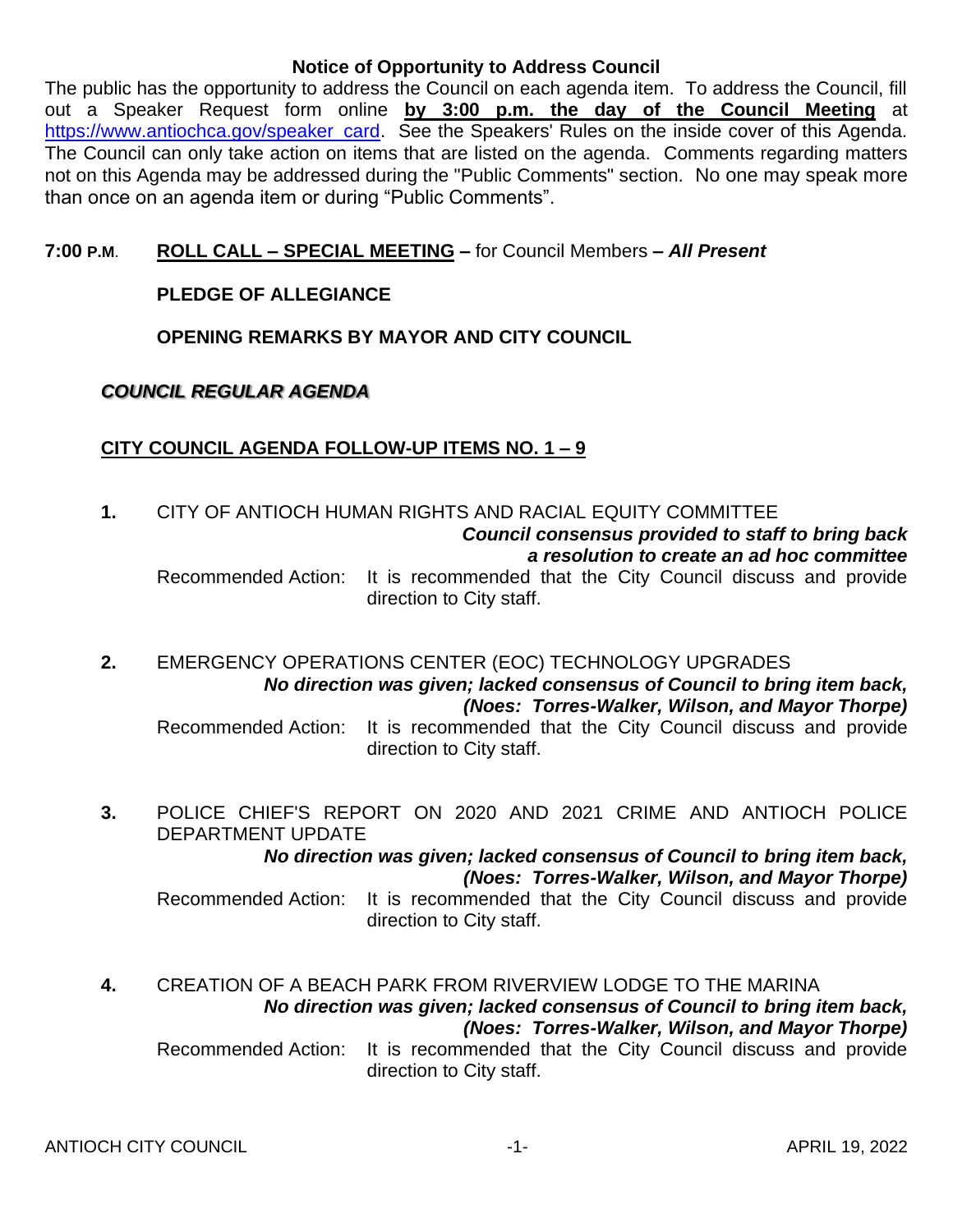#### **5.** [YOUTH APPRECIATION D](https://www.antiochca.gov/speaker_card)AY

#### *No direction provided to staff; lacked consensus of Council to bring item back, (Noes: Torres-Walker, Wilson, and Mayor Thorpe)*

Recommended Action: It is recommended that the City Council discuss and provide direction to City staff.

**6.** VETERANS' BOULEVARD COMMUNITY PROJECT/ L STREET RENAMING PRESENTATION

#### *Council consensus with direction to staff to bring back both Veterans Park (as a separate agenda item) and take a comprehensive approach to street renaming*

Recommended Action: It is recommended that the City Council discuss and provide direction to City staff.

**7.** NAMING OF NEW STREETS IN DEVELOPMENTS AND NAMING A STREET THOMAS GAINES BOULEVARD

#### *Council consensus with direction to staff to bring item back with a comprehensive approach to street naming/renaming*

Recommended Action: It is recommended that the City Council discuss and provide direction to City staff.

**8.** POLICY ON CENSURE OF CITY COUNCIL MEMBERS (TO INCLUDE REMOVAL FROM COMMISSIONS)

## *No direction was given; lacked consensus of Council to bring item back, (Noes: Torres-Walker, Wilson, and Mayor Thorpe)*

Recommended Action: It is recommended that the City Council discuss and provide direction to City staff.

**9.** ADMINISTRATIVE ASSISTANTS FOR CITY COUNCIL MEMBERS

*Direction provided to staff to bring item back during the budget process (Noes: Barbanica and Ogorchock)*

Recommended Action: It is recommended that the City Council discuss and provide direction to City staff.

**PUBLIC COMMENTS –** *Members of the public may comment only on unagendized items.*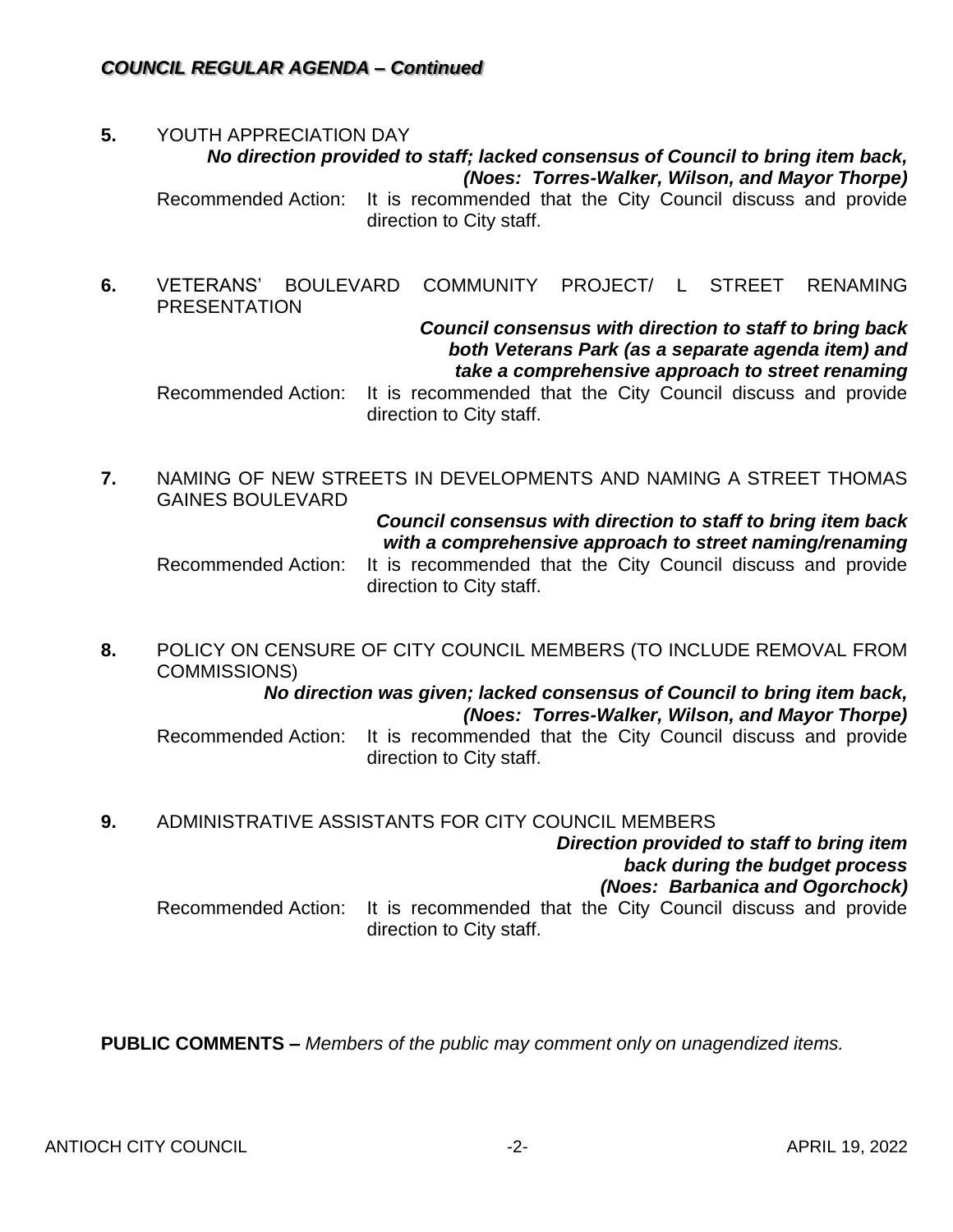#### **STAFF COMMUNICATIONS**

**COUNCIL COMMUNICATIONS AND FUTURE AGENDA ITEMS –** *Council Members report out various activities and any Council Member may place an item for discussion and direction on a future agenda. Timing determined by Mayor and City Manager – no longer than 6 months.*

**MOTION TO ADJOURN –** *After Council Communications and Future Agenda Items, the Mayor will make a motion to adjourn the meeting. A second of the motion is required, and then a majority vote is required to adjourn the meeting. Motioned to adjourn Special Meeting at 8:22 p.m., 5/0*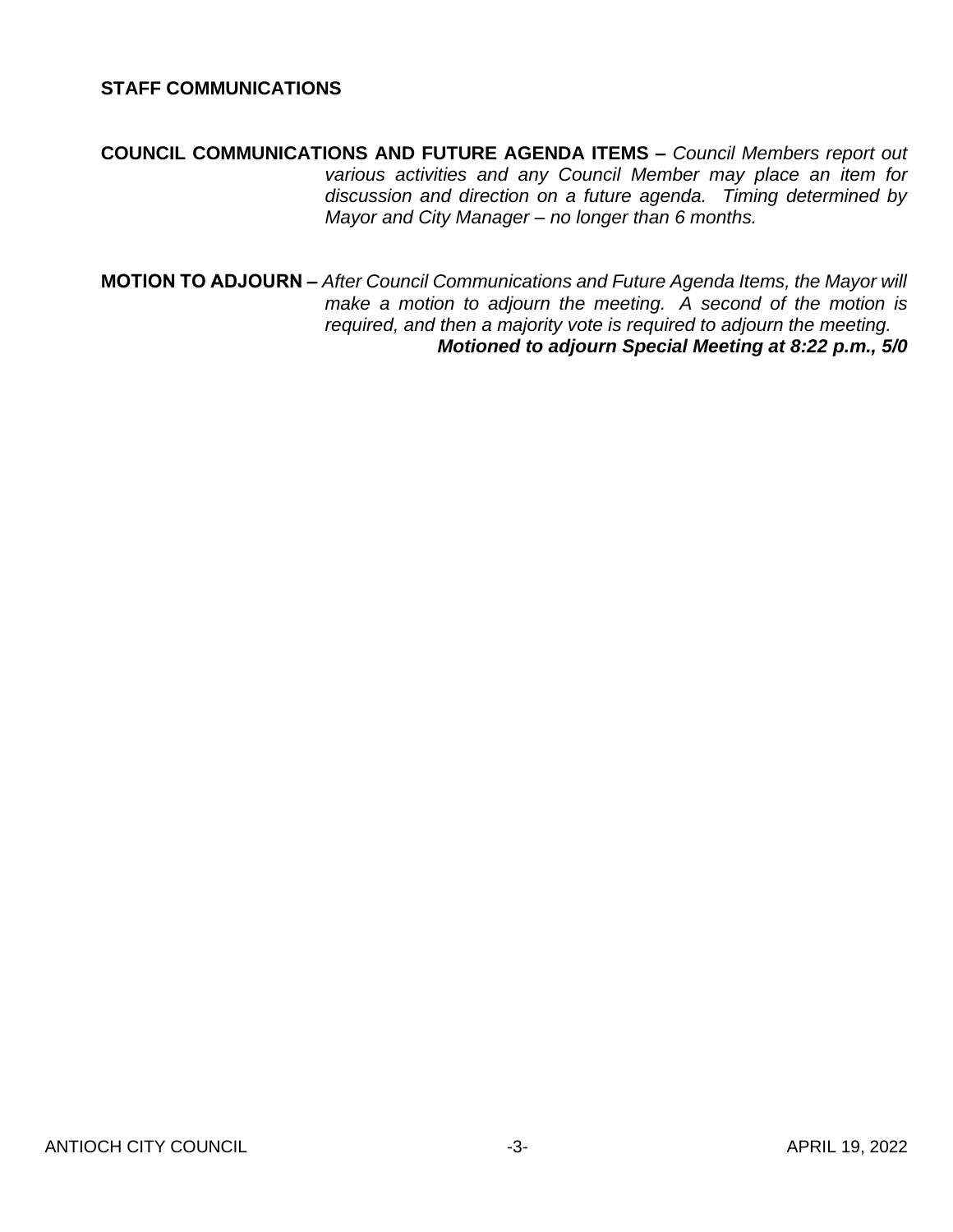# CITY OF ANTIQCH CALIFORNIA

### **STAFF REPORT TO THE CITY COUNCIL**

| DATE:                | Special Meeting of April 19, 2022               |  |
|----------------------|-------------------------------------------------|--|
| TO:                  | Honorable Mayor and Members of the City Council |  |
| <b>SUBMITTED BY:</b> | Rosanna Bayon Moore, Assistant City Manager     |  |
| <b>APPROVED BY:</b>  | Cornelius H. Johnson, Interim City Manager CHJ  |  |
| <b>SUBJECT:</b>      | City Council Agenda Follow-Up Items             |  |

### **RECOMMENDED ACTION**

It is recommended that the City Council discuss and direct staff regarding the City Council Follow-Up items:

| Item No. | <b>Requested By</b>     | Item/Issue                                                                                                                                                                          |
|----------|-------------------------|-------------------------------------------------------------------------------------------------------------------------------------------------------------------------------------|
|          | Torres-Walker<br>Thorpe | <b>Human Rights and Racial Equity Committee -</b><br>The City Council will consider whether to establish<br>a Human Rights and Racial Equity Committee for<br>the City of Antioch.  |
| 2        | <b>Barbanica</b>        | <b>Operations Center</b><br>(EOC)<br>Emergency<br><b>Technology Upgrades - The City Council will</b><br>consider the allocation of financial resources to<br>complete EOC upgrades. |
| 3        | <b>Barbanica</b>        | Police Chief's Report on 2020 and 2021 Crime<br>and Antioch Police Department Update - The<br>City Council will consider scheduling<br>а<br>presentation.                           |
| 4        | Ogorchock               | Creation of a Beach Park from Riverview<br><b>Lodge to the Marina - The City Council will</b><br>consider scheduling a study session.                                               |